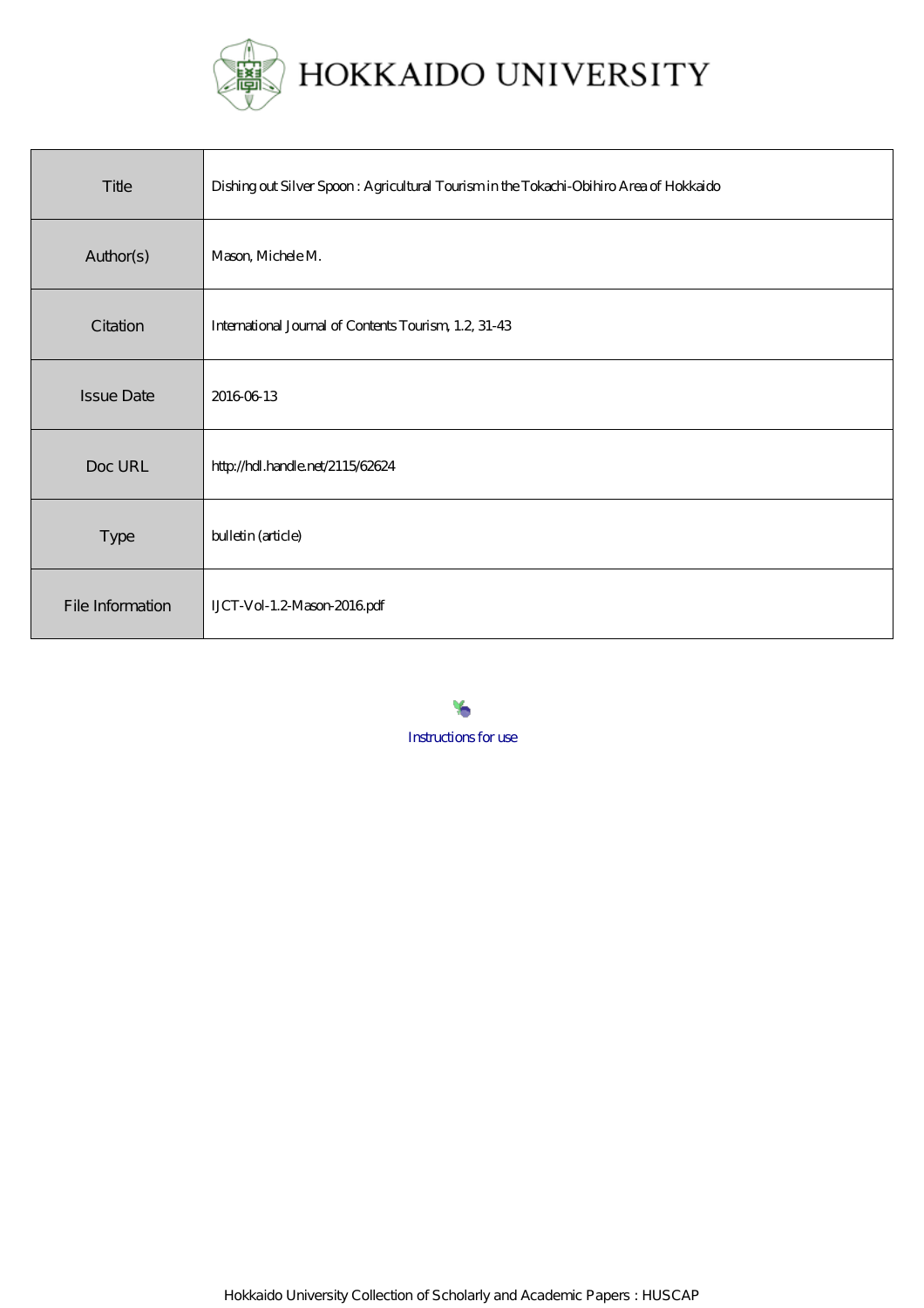

# **Dishing out** *Silver Spoon***: Agricultural Tourism in the Tokachi-Obihiro Area of Hokkaido**

# **Michele M. Mason**

**Abstract:** Arakawa Hiromu's best-selling manga *Silver Spoon*, which began serialization in 2011, kicked off an impromptu migration of fans to the story's setting, the Tokachi-Obihiro region of Hokkaido. Both local tourism officials and agricultural stakeholders quickly devised a number of strategies to capitalize on the newfound interest in their region. Their efforts only intensified when anime and film versions were released in 2013 and 2014. This article examines the ways local officials, business owners, and other constituents have pursued not only profits from *Silver Spoon*-inspired tourism, but also the chance to offer a different picture of agricultural life than is typically disseminated in the media. Below, I demonstrate how the promotion of Ban'ei horse racing, a wide-variety of agricultural products, and hands-on farming and food production experiences are at the heart of local community's attempts to appropriate the cultural capital of *Silver Spoon* to craft narratives of Tokachi identity, heritage, and pride.

アブストラクト:荒川弘によるベストセラーマンガ作品『銀の匙 Silver Spoon』は、 2011年の連載開始後すぐに、舞台地・北海道十勝帯広への作品ファンの流入を引き起こ した。地元の観光行政担当者と農業関係者の両者は、新たに地域に生まれたこうした好 機をフルに活かすための多くの戦略を素早く立案した。こうした彼らの取り組みが活発 化したのは、2013年のアニメ版の放送、2014年の劇場版公開に依るところが大きい。本 稿では、地元の行政・事業者・その他の地域構成員が、同作品に触発されたツーリズム による利益をどのように追及したのか、さらにそうしたツーリズムを、メディアを通して 広まっている農業生活のステレオタイプなイメージとは異なる、新たなイメージを提供 する機会としてどのように捉えたのか、について分析する。そして、ばんえい競馬や農畜 産物、実際の農畜産業・食糧生産などのプロモーションを通して、地域コミュニティが どのように、文化資本としての同作品を十勝のアイデンティティ・遺産・誇りに関する語 りの生成へと結びつけていったのかを示す。

**Keywords:** contents tourism, *Silver Spoon*, Ban'ei racing, agricultural labor, local identity.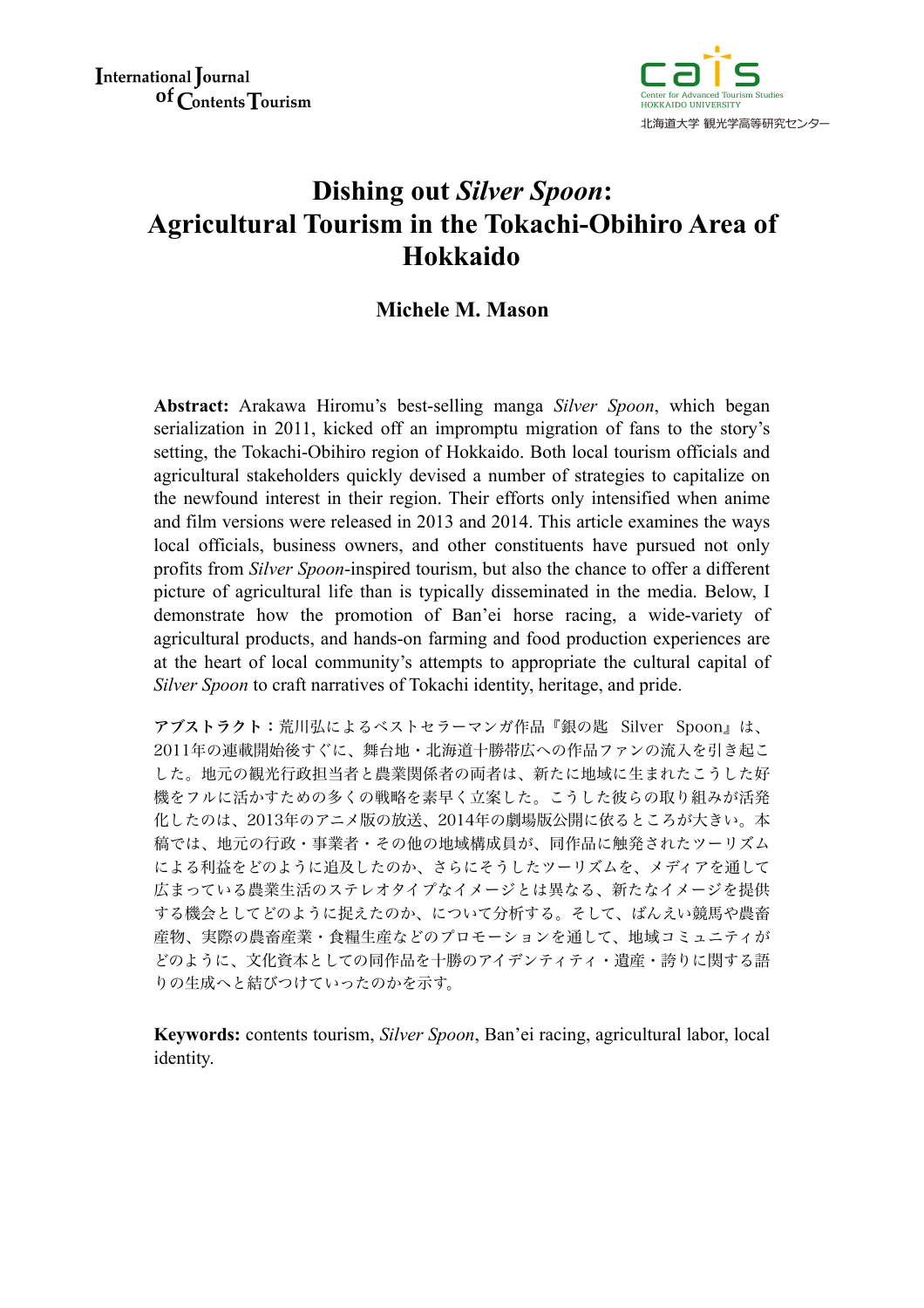## **Introduction**

<span id="page-2-0"></span>The award-winning manga *Silver Spoon*, written by Arakawa Hiromu of *Fullmetal Alchemist* fame, debuted in July 2011 and continues to run in *Weekly Shōnen Sunday* to wide acclaim. This lighthearted series features the struggles and friendships of a group of students who attend Ōezo Agricultural High School in the Tokachi-Obihiro area of Hokkaido[.](#page-11-0)<sup>[1](#page-11-0)</sup> The lead character, Hachiken Yūgo, unlike most of his fellow students who hail from local farms, chose to enroll in the rural dairy program to escape a troubled family life in the big city of Sapporo. Readers follow the motley group as they learn the science and practicalities of raising animals—cows, pigs, chickens, and horses—and discover the thrill of making delicious food—cheese, bacon, sausage, and pizza—with their own hands. The endearing quirks of each student and teacher draw the audience into storylines that adroitly blend raw anguish of dreams gone awry, delightful humor anchored in human foibles, and tender moments of deepening camaraderie in this coming-of-age drama. Although dramatically different from her action-fantasy *Fullmetal Alchemist*, Arakawa's *Silver Spoon* dishes up a winning recipe that has captured the hearts and minds—and stomachs—of millions of readers in Japan and abroad.

<span id="page-2-1"></span>*Silver Spoon* quickly drew the attention of fans and critics alike in 2011 and has sustained its popularity in the years since. It swiftly became the publisher Shogakukan's top seller and by October of 2013 had sold twelve million copies in Japan. In 2012, the series won the coveted Grand Prize of the annual Manga Taishō Award and the Shogakukan Manga Award in the youth category. Another early trend that signaled *Silver Spoon*'s reputation was the 110 per cent increase in applicants to the Dairy Sciences Course at Obihiro Agricultural High School the year after the mangadebuted.<sup>[2](#page-11-1)</sup> More recently, it numbered among the nine nominees for 2015 Tezuka Osamu Cultural Prize. Responding to *Silver Spoon*'s wide and growing following, a two-season anime series was aired between July 2013 and March 2014, and the "high-profile" show was picked up by NoitaminA, an alternative-audience, late-night programing block reserved for anime (Fuji TV).<sup>[3](#page-11-2)</sup> Additionally, a live-action film (dir: Yoshida Keisuke) premiered in Tokyo in March 2014, with the catch phrase "A Most Outrageous Story of Youth!" Teen idol Nakajima Kento, who played the main character, rallied his adoring fans to the flic, which was viewed by over 89,000 people in just the first two days.

<span id="page-2-2"></span>

*Figure 1:* Bookstore display of Silver Spoon manga. August 2015.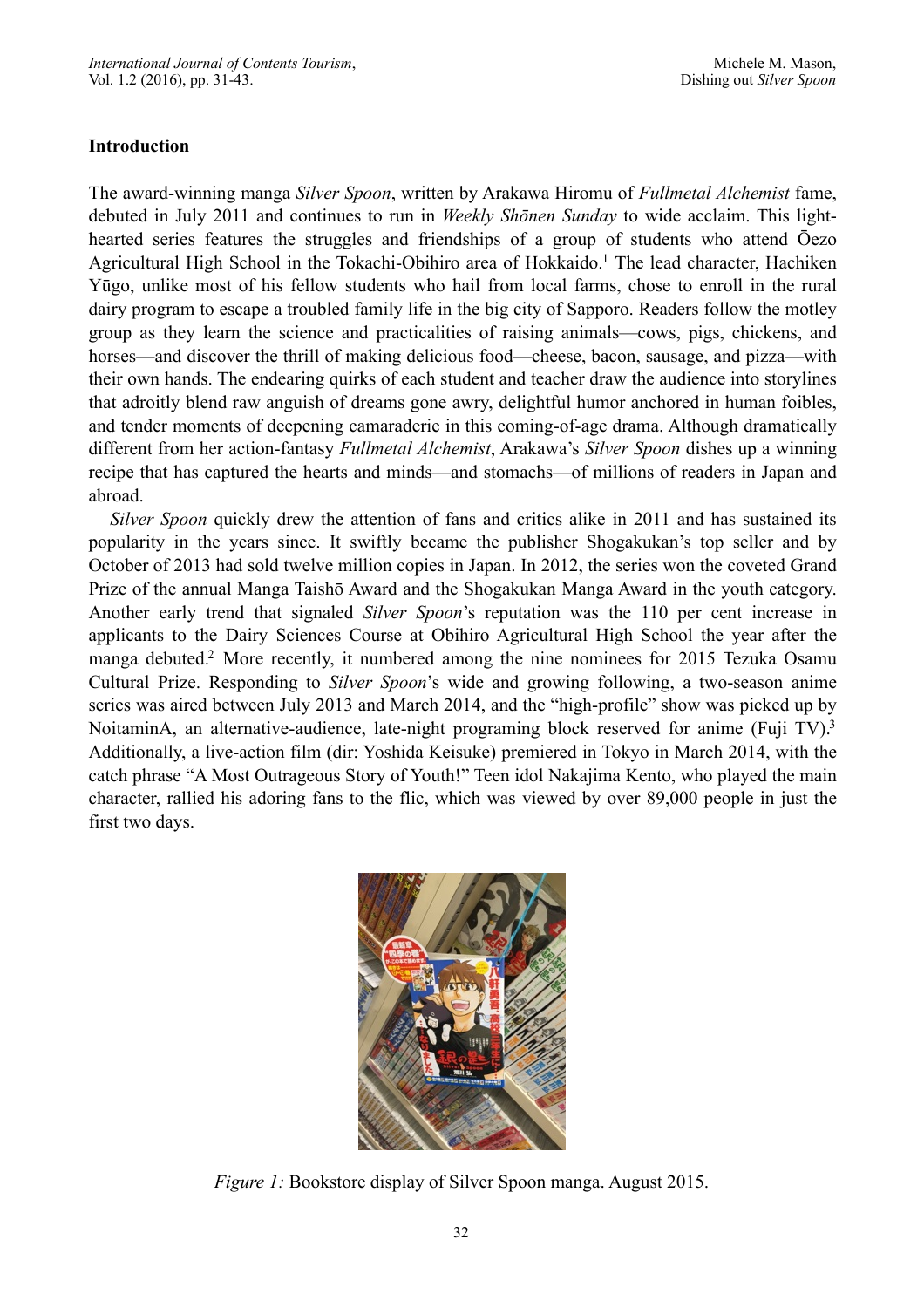More than is apparent at first, *Silver Spoon* is a work deeply rooted in place. All the main characters' names derive from districts in Hokkaido, mostly the Tokachi region. For instance, Yūgo's crush is Mikage Aki, named after the Mikage district in the northwestern part of Tokachi. The name of the young man who has to give up his dreams of becoming a pro baseball player to pay off the debts on his family's farm, Komaba Ichirō, is borrowed from the central-northern area. Likewise the family names of Tokiwa Keiji, who is destined to take over his family's chicken farm, Aikawa Shin'ichi, who dreams of becoming a veterinarian but faints when he sees blood, and the agribusiness-savvy Inada Tomoko, all derive from districts in the region. Yūgo, who is the lone character who hails from the big city of Sapporo, is named after Hachiken, the second largest ward of that municipality. Although Arakawa's decision to pay homage to the region in this and other crucial ways was not made with tourism per se in mind, it has certainly inspired and facilitated promotions that celebrate the agricultural history and bucolic flavor of Tokachi.

Now, four years after *Silver Spoon* began inspiring a unique migration to Tokachi, it seems apt to consider how this case can be understood within the framework of media mix contents tourism. The emergence of the term and active promotion of "contents tourism" began in the early 2000s at the national level in Japan as a central component of a long-term economic revitalization project. Since then there has been a concerted effort to collaborate among national, prefectural, and regional entities to capitalize on Japanese popular culture—especially manga, anime, and film—to raise awareness of and encourage tourism to specific localities. Noting the diverse and proliferating cases of tourism driven by Japan's celebrated forms of media, scholars have increasingly turned a discerning eye toward the phenomenon of contents tourism with the goal of "identifying works of Japanese popular culture that have triggered tourism and…analysing that touristic behaviour and its local impacts" (Seaton and Yamamura 2015, pp. 5-6). Local tourist agencies and stakeholders in Tokachi-Obihiro were quick to recognize the interest generated by the various incarnations of *Silver Spoon* and have astutely built on the associations between the charming characters, distinct cultural sites, and regional agricultural products depicted in the early storyline.

<span id="page-3-1"></span><span id="page-3-0"></span>Not long after the release of *Silver Spoon*, when a number of enthusiastic fans showed up to farms in the Tokachi area unannounced, both local tourism officials and agricultural stakeholders responded in a number of creative ways to capitalize on the interest[.](#page-11-3)<sup>[4](#page-11-3)</sup> An energetic turn toward *Silver Spoon*-based promotion of travel to Tokachi was invigorated when Aniplex, the producer and copyright holder of the TV-anime series, reached out to collaborate on designing promotional materials with a number of constituents before the launch in 2013 and again during the filming of the movie version on numerous locations in the Tokachi region. In addition to predictable items, such as t-shirts, towels, and clear files decorated with the colorful clan of characters, locally made cheesecakes, special sauces for grilled pork rice bowls, candy, and cookies with customized packaging were created. The summer 2014 edition of *Namara*, a seasonal magazine published by the Hokkaido Tourism Promotion Organization (Hokkaidō kankō shinkō kikō), sported a special feature article on activities related to the filming locations of *Silver Spoon*. After visiting the original sites where scenes of the equestrian club practicing and Yūgo accidentally spilling a copious amount of milk were shot, a visitor can stop by recommended restaurants, cafes, or cheese and sweet shops. In the virtual world, true devotees might also channel the experience of their beloved characters through "The Pocket Dairy" App (pokketo rakunō apuri), a simulation game wherein aspiring farmers earn points by successfully raising animals, exchanging harvest bounty, making delicious goods, and shipping them to market.<sup>5</sup>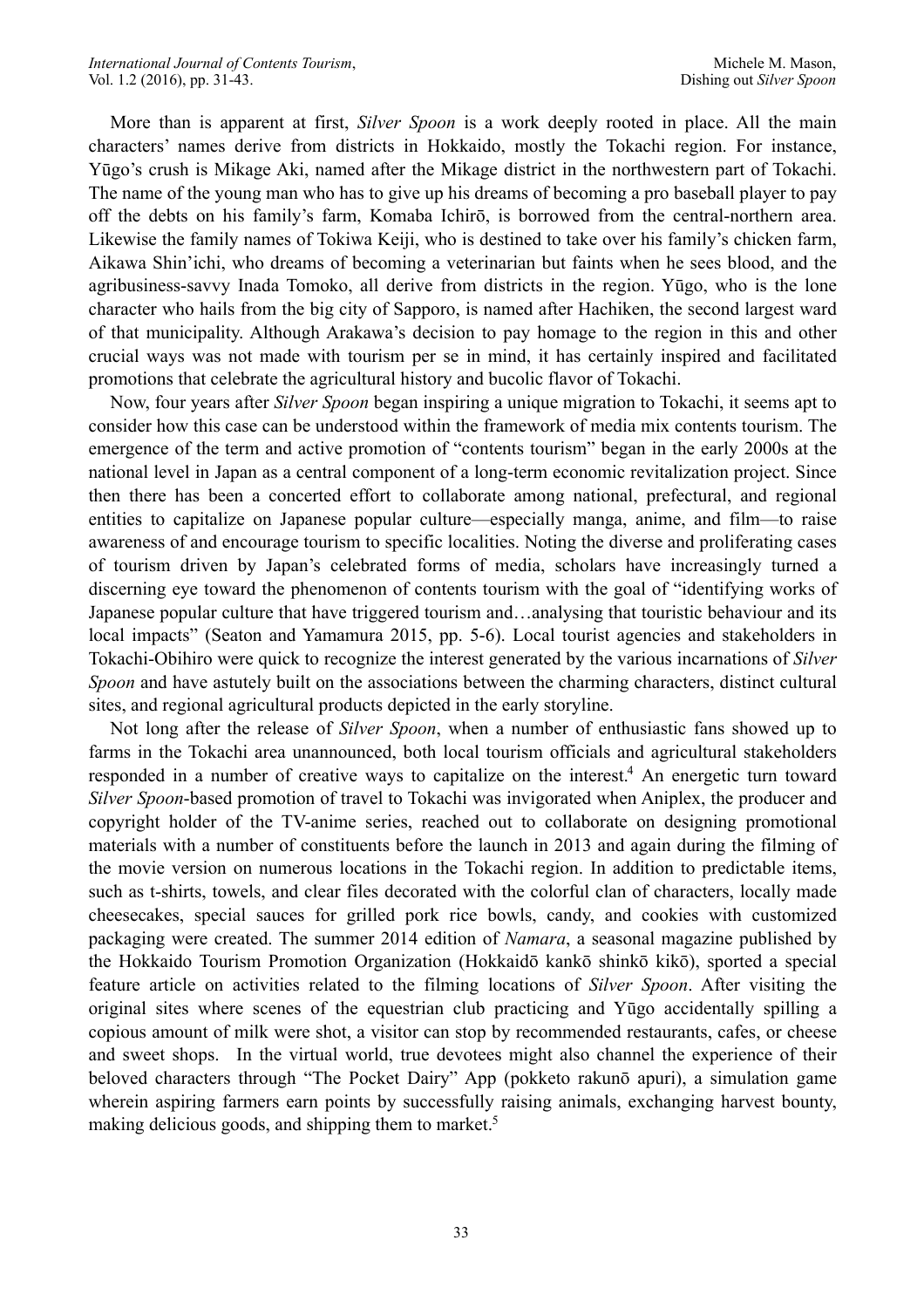

*Figure 2:* Cardboard cutouts of Aki and Yūgo at Tokachi Village. August 2015.

In 2015, when I conducted field research on *Silver Spoon* tourism, the visual invitations to connect the area to the manga were still abundant. Glossy posters and flyers, eye-catching cardboard cut-outs, fluttering banners of characters, promotional displays, souvenirs, and food items could be found at the Obihiro Tourism and Convention Center (Obihiro kankō konbenshon kyōkai), Tokachi Village (Tokachi mura), the Ban'ei horse racing track (Obihiro keibajō), and many other locations. The varied campaigns continue to offer visitors opportunities for experiencing hands-on and outdoor recreational activities, enjoying local delectables, viewing exciting horse racing, and visiting unique historical sites, film locations, museums, and gardens.

The following analysis of *Silver Spoon*-inspired contents tourism is informed by a variety of research methods and resources. In the summer of 2015, I conducted scheduled and impromptu interviews with tourism officials, local stakeholders, current and former students from the model high school, a service provider for the film production, and fans. In addition to reading all of the manga available by August of 2015 and viewing the anime and film versions, I collected and studied numerous promotional materials by tourism offices and local businesses. I drew from magazines, websites, and academic scholarship to contextualize and historicize this particular case of contents tourism. The central organizing component of my fieldwork was the stamp rally produced by the Obihiro Tourism and Convention Center (see Figure 5). I was able to visit all ten destinations and took part in a range of hands-on activities. These included guided tours of farms, cow milking, and ice cream, cheese, and pizza making.

This study overall is shaped by my training in cultural studies. I have previously written about historical representation and activism in manga on Hiroshima and Nagasaki, and dominant discourses of colonial Hokkaido (Mason 2009; 2012). I am, moreover, keenly interested in the power of manga and anime to not only entertain but also to witness histories, provoke debate, educate, and shape transformative narratives. When researching the origins of contents tourism, I was struck by the governmental agencies' deliberate use of Japan's notable forms of "soft power" to generate revenue during an interminably long and debilitating recession. Soft power, a term coined by Joseph Nye, generally refers to the ways actors (national or otherwise) leverage persuasive power rather than coercive power to influence others and produce particular outcomes (Nye 1990; 2004). Japan's world-renowned popular culture has come to exemplify a distinct brand of soft power. The phrase "Gross National Cool" (McGray 2002), in particular, brings together the economic and cultural aspects that resonate with the push for contents tourism at the national level. My interest in this project was anchored in the ways actors at the local level attempt to appropriate the cultural capital of the *Silver Spoon* phenomenon to craft specific narratives of Tokachi identity.

A fundamental aspect of contents tourism is infusing new stories, new appeal, and new meaning into a particular place, person, tradition, activity, and/or food. The celebration of Tokachi's singular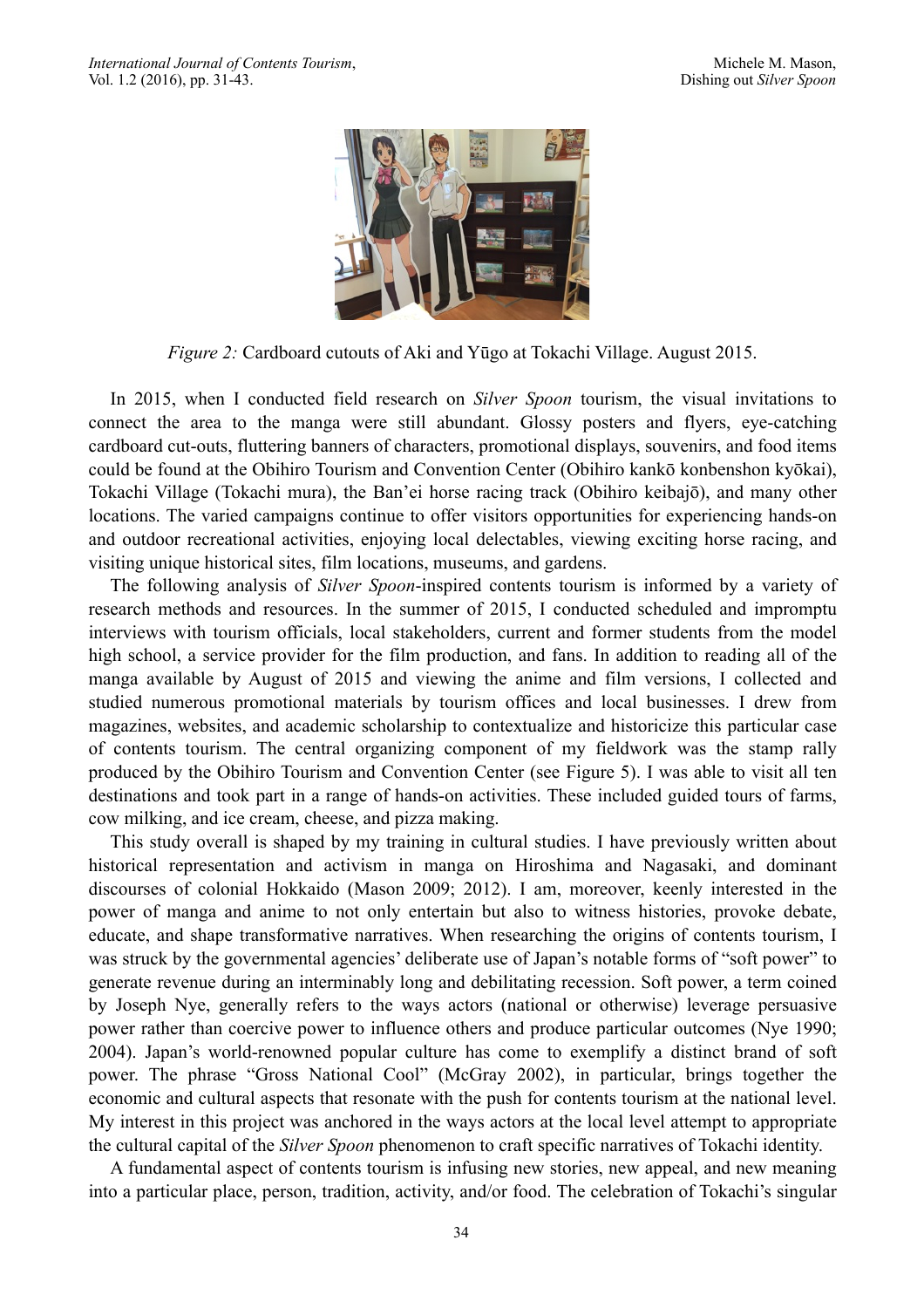tradition of Ban'ei horse racing and Obihiro Shrine's charming horse-shaped votive tablets (*ema*) that pay homage to this history are certainly in keeping with typical trends. Moreover, in a country so accustomed to purchasing local specialty items (*meibutsu*) as souvenirs when traveling, it is hardly surprising that advertising Tokachi's unique food items, agricultural products, and restaurants and sweet shops was at the heart of promoting this pastoral region. As with any tourism project, securing economic support for the community is a central goal.

Still, I would argue that there is also something more fundamental at stake here. It was particularly obvious that local officials, business owners, and other stakeholders have been pleased with not only the profits from the increased patronage, but also the chance to offer a different picture of agricultural life than is typically disseminated in the media. It may not have be written explicitly in the slick tourism materials, but a driving force behind *Silver Spoon*-based tourism is the desire to present the human history of Tokachi's long agricultural legacy, to deepen people's appreciation for the labor involved in bringing food everyday to their tables, and reveal the noble spirit of the farming families. Local actors are clearly invested in the benefits of rejuvenating local identity, heritage, and pride that *Silver Spoon* contents tourism offers.

## **Preserving Tokachi's Farming History Through Ban'ei Racing**

<span id="page-5-0"></span>*Silver Spoon*—in all its formats—lends itself to popularizing Hokkaido's agricultural history through its focus on Ban'ei horse racing, arguably one of the most distinct cultural attractions in the Tokachi-Obihiro area. This form of horse racing originated during Hokkaido's colonial era when settlers from Japan used draft horses to open and cultivate fields and haul heavy loads to market.<sup>[6](#page-11-5)</sup> Farmers entertained themselves by showing off the prowess of their workhorses in competitions on rare days of rest. Beginning with the very first volume of *Silver Spoon*, Aki, whose family has a long history of raising horses and participating in the Ban'ei enterprise, informs the protagonist and readers alike of its origins, the particulars of this towing race, and its status as an officially designated "Hokkaido heritage" (Hokkaidō isan). In the present form of this cultural practice, the huge muscular horses pull heavy sleds along a linear sand track with two "hills" (ramps). Jockeys spur on their horses from the sleds that sometimes weigh upwards of one ton. Ban'ei horses are unlike the sleek and speedy ones of conventional flat races, but they are certainly impressive in their own way. Although speed is not the name of the game, as Aki argues, one can be caught up in its special spirit when the horses' bodies are put in motion. These formidable animals—with their overpowering size and strength—are awe-inspiring.

A core group of establishments work in tandem to promote Ban'ei horse racing specifically and its attendant agricultural legacy more broadly. The Horse Historical Museum (Uma no shiryōkan), located adjacent to the racetrack, does its part to educate visitors on the history, different breeds of horses, protocol for naming racehorses, and various transformations after the mechanization of farming. There and in the nearby Tokachi Village, a market of regional foods, the connection between the powerful *banba* (Ban'ei horses) and local agriculture is emphasized. At the latter, while buying seasonal vegetables, fresh and cured meats, or other specialty foods, a visitor can behold the impressive portrait of a draft horse made entirely of differently colored, locally grown beans (Figure 3). Obihiro Shrine, where they sell wooden votive tablets modeled on *banba*, plays a supportive role in establishing this important legacy of the region's history (Figure 4). A dignified statue of a thoroughbred horse greets visitors to this shrine that prides itself on being the only one with horseshaped votive tablets in the country.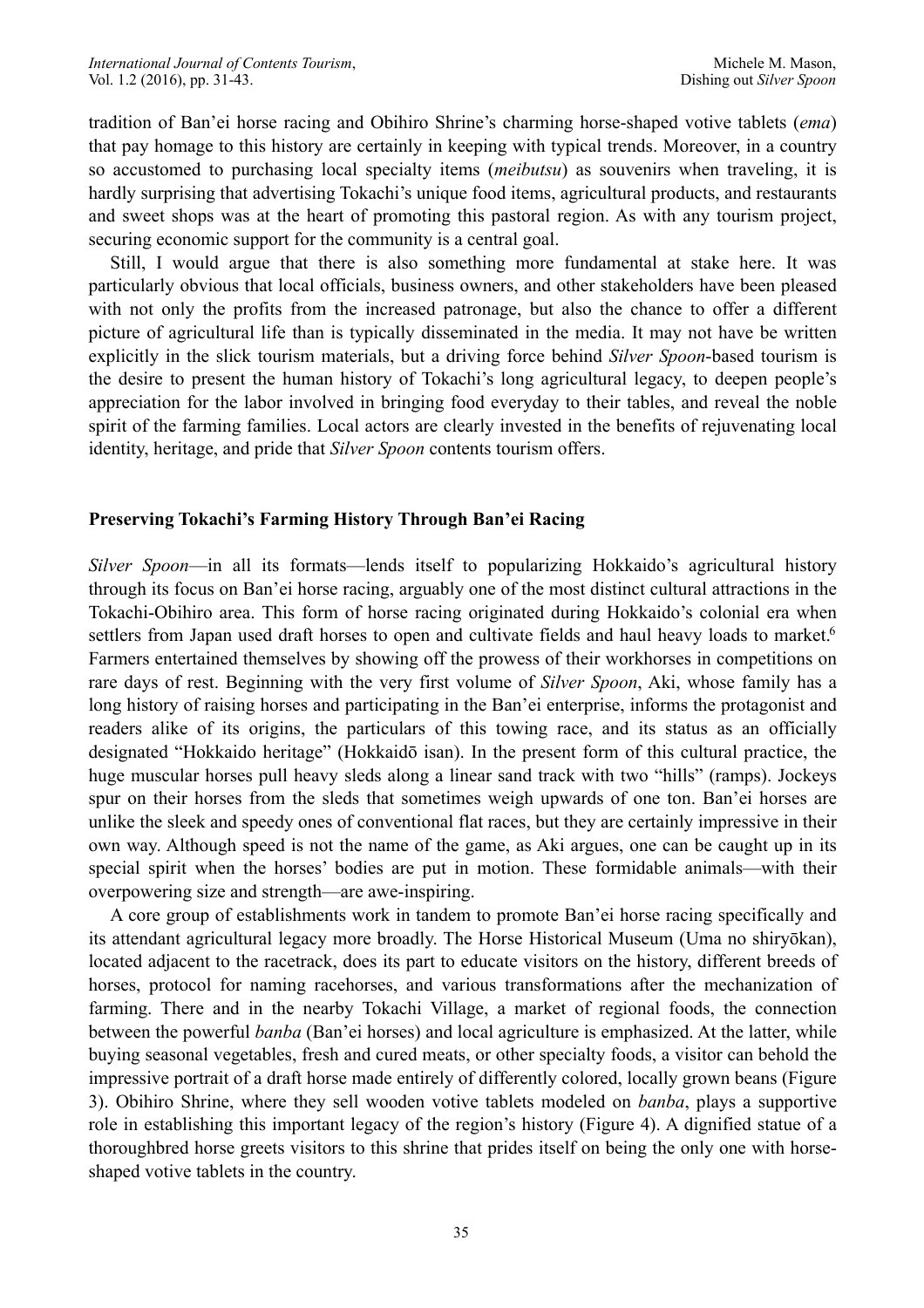

*Figure 3:* Portrait of a *banba* made of locally grown beans. August 2015.



*Figure 4:* Votive tablets modeled on *banba* at Obihiro Shrine. August 2015.

It is common knowledge that the popularity of this form of racing had long been waning. In 2006, a headline in the *New York Times* proclaimed, "A Horse-Racing Tradition Lumbers Into Its Final Stretch" (Onishi 2006). By that time three out of the four former Ban'ei racetracks had closed. Now Obihiro hosts the only remaining year-round track featuring Ban'ei racing. No doubt the surprise decision by Softbank, one of Japan's largest internet and cellphone providers, to bankroll the business certainly contributed to moving it from the red to black. Still, others recognize the importance of Arakawa's repeated portrayals of Ban'ei in fostering renewed interest as a factor as well. As recently as summer of 2015, the All Nippon Airway's complimentary inflight magazine included an article on Ban'ei horse racing in their "Things Japanese" series (Yoshikai 2015). This feature obliquely references Arakawa as one of a number of famous persons who produced works that helped "save" this form of racing from extinction. A free magazine devoted to Ban'ei racing, *Pommelé* (*Pomure*), reinforces the ways that media like *Silver Spoon* has boosted the reputation of this otherwise obscure sport. The mayor of Obihiro, in the opening statement of the inaugural edition of the publication (Volume 1, 21 July 2015), claims, "movies, dramas, and many other mass media have conveyed the attraction of Ban'ei horse racing to people nationwide, and every year more people visit Obihiro Racetrack, see and experience Ban'ei racing, and feel the thrill of being its supporter."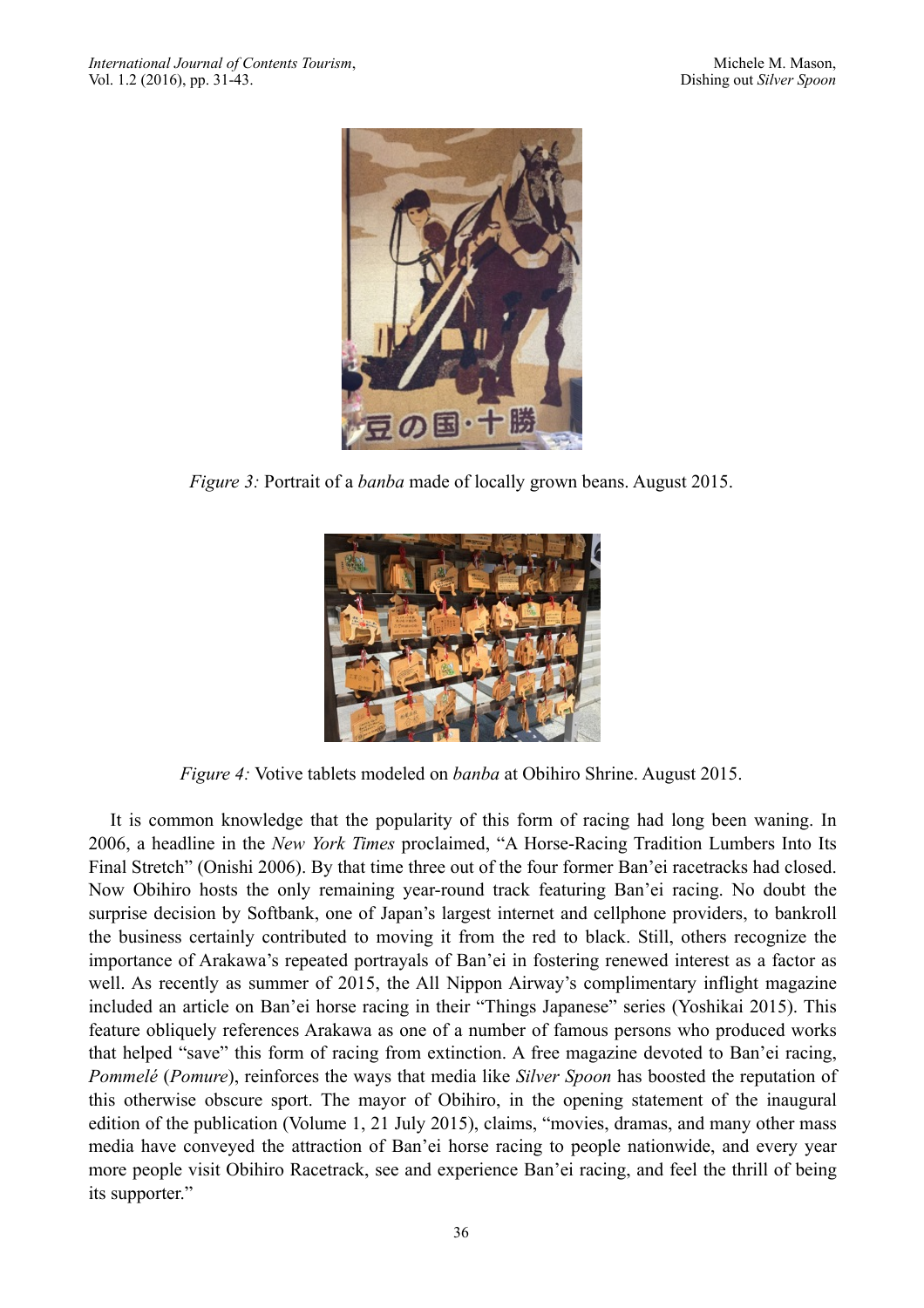A discernible theme of community and cooperation emerge from the promotion of Ban'ei in the *Silver Spoon* works and the later tourism materials. In the original narrative, numerous scenes and storylines depicting the intense preparations for the Ōezo High School Agricultural Festival reveal the ways students helped each other to make this event a success. They volunteer their specific expertise, ideas, and labor. In particular, students work with Aki to make a Ban'ei track that meets official specs, refurbish (read "trick out") an authentic sled, and help her prepare to compete in a competitive race. Similarly, promotional materials emphasize the cooperative nature of Ban'ei racing and the agricultural life from which it derives, both among people and between farmers and horses. The summer 2015 edition of *Pommelé* carried profiles of individual horses, features on the crucial work of farriers, interviews with jockeys, horse handlers, and stable hands, and a photo collection of the many people and animals it takes to make everything run. In one pamphlet (*Silver Spoon Personal Experience Map*) this sentiment is captured in the following catch phrase: "You can't help but be excited. [Ban'ei racing] reveals how humans and horses working as one can pull out all the stops." In this way, these campaigns leverage themes of how Ban'ei racing embodies the historically deep connection between Tokachi farmers and horses and reminds contemporary generations of Japanese of a great debt owed to agricultural communities of an earlier age.

#### **Placing** *Silver Spoon* **within Tokachi's "Food Valley"**

If *Silver Spoon* has put a little-known, predominately rural region of Hokkaido on the mental map of millions of devotees, Tokachi's varied tourism campaigns have endeavored to spotlight the delicious delights Tokachi has to offer. Arakawa, who was born in Hokkaido and attended the agricultural school that serves as the model for her story, specifically highlights the varied features of agricultural life and has thereby produced especially fertile ground for the promotion of the unique food products of the Tokachi area. Given the combined efforts at many levels to stimulate contents tourism, it is not surprising that in 2013 *Silver Spoon* was presented the inaugural Grand Prize of the Japan Food Culture Contents Award by the Ministry of Agriculture, Forestry, and Fisheries, which are conferred to anime and manga that promote Japan's exceptional culinary history and culture to a worldwide audience.

Long before *Silver Spoon* started its serialization in 2011, the Tokachi tourism bureau had coined the motto "Food Valley Tokachi" and had been promoting the diverse food products grown and produced in this productive region. The prominent items are milk, milk products, pork, beef, lamb, potatoes, corn, sugar beets, and beans. In particular, dairy production in the Tokachi region is remarkable. It is the highest single provider of milk in all of Japan, shipping out more than 1,000,000 tons across the nation each year. A variety of milk products, cheese for instance, are made from the yield as well. *Silver Spoon*'s focus on students studying in the dairy program, the many lessons learned in coming to grips with the responsibilities involved with raising animals and slaughtering (including cute piglets) for food production, and the joys of collaborative culinary projects naturally lend themselves to tourism projects in the region.

As a focal point of my research, I took up the challenge of a *Silver Spoon* stamp rally created by the Obihiro Tourism and Convention Bureau (Figure 5). Their high-quality, six-page pamphlet is headed by the catch phrase "Let's learn as we enjoy food!" Ten characters of the much-feted manga have each been assigned a specific location in the region around Obihiro, the majority of which are connected to food production. At each place—for instance, a dairy farm that sells ice cream, a cheese shop surrounded by lush forests, a garden that serves vinegar drinks made of local beans, and a café featuring mouth-watering cheese cakes—I could stamp the head of the appropriate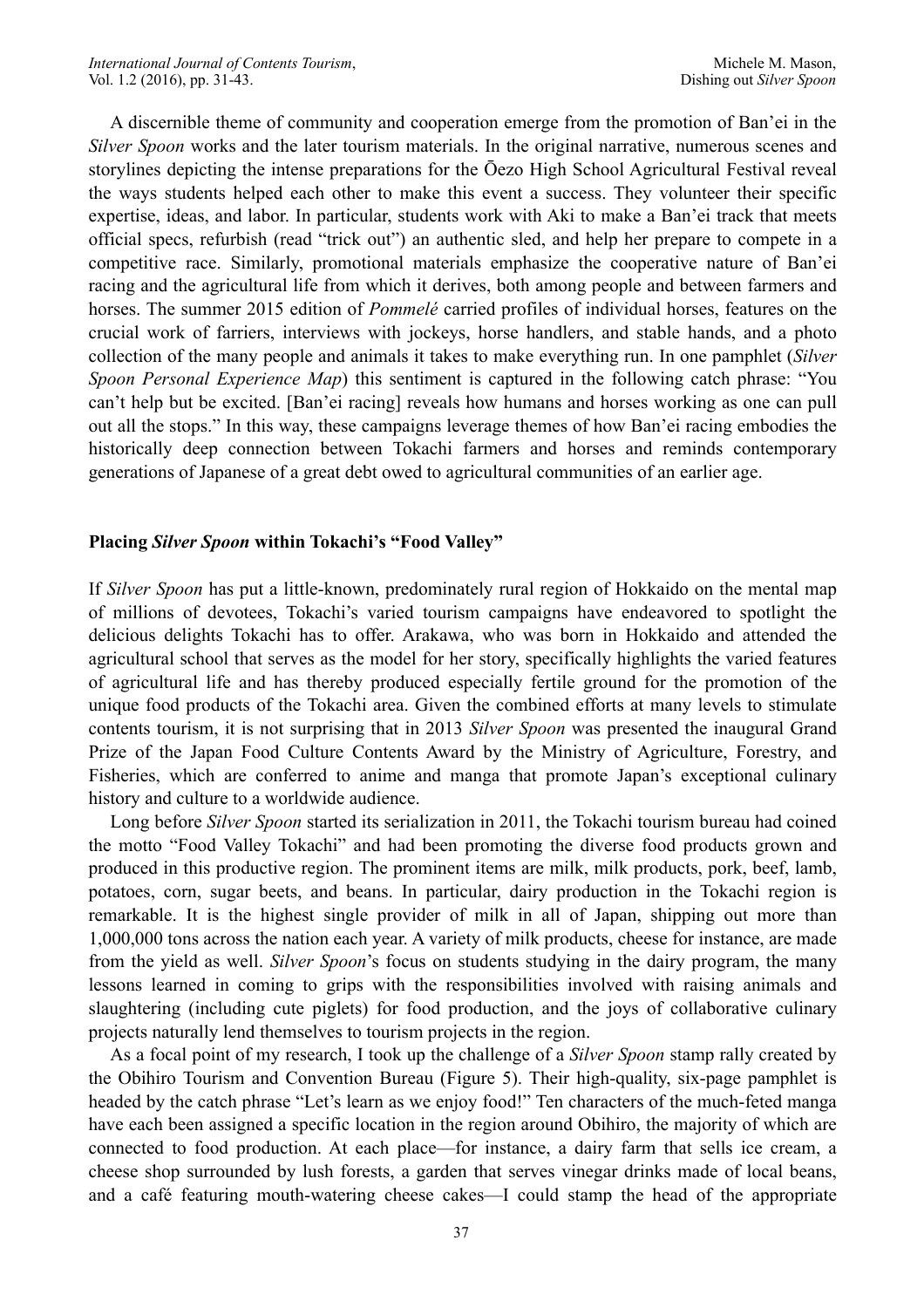character. Informational sections on milking experience, cheese production, modern farming, meat making, and the pleasure of cooking your own pizza feature iconic color images from the manga that signal key scenes related to these topics.



*Figure 5:* Cover page for *Silver Spoon* stamp rally, Obihiro Tourism and Convention Center. Online at: [http://occi.or.jp/ginsaji\\_web/img/common/ginsaji.pdf](http://occi.or.jp/ginsaji_web/img/common/ginsaji.pdf) [Accessed 31 March 2016] Permission to use image granted by Obihiro Tourism and Convention Center.

Some of the assignments grew organically out of the character's interests. For example the rural cheese shop NEEDS (Northern Eco Economy Developing System) is naturally connected to the plucky Yoshino Mayumi, who is delightfully obsessed with cheese making. Tokachi Farmers Restaurant is given to Inada Tamako, who has a brain finely tuned for formulating winning business plans for promoting food products. The stamp of the pet dog named Vice President waited for me at Tokachi Hills, a wide garden space with stunning views of the valley below, where he might well have liked to frolic. The sometimes ill-tempered horse, Marron (whose name at least signals a food, namely chestnuts), is assigned to Obihiro Shrine, where tourists can buy votive tablets that look like draft horses. While other links between characters and place are random, all locations have been chosen to showcase the history and natural bounty of the area. Toteppo Factory is a café, walking distance from Obihiro station, famous for its wide array of cheeses and sweets. It is named after a historical railway known for carrying enormous hauls of sugar beets into the largest city of the region. At Tokachi Millennium Forest visitors can take in picturesque views of variously themed gardens and stunning natural landscapes, enjoy the gallivanting goats whose milk is used to make cheese on site, and eat meals at one of the several restaurants there.

This stamp rally and *Silver Spoon*-inspired tourism materials more broadly have a discernible emphasis on hands-on experiences connected to making, harvesting, and eating food. In addition to the tantalizing culinary-agricultural scavenger hunt, the glossy promotional guide prepared by the Obihiro Tourism and Convention Bureau details how to get hands-on experience at no less than eighteen different locations. Visitors, much like the outsider main character Yūgo, are invited to brave new experiences. These include sausage, ice cream, cheese, and pizza making. One can also milk a cow, ride and feed horses, pet farm animals, or see up close the enormous combines used to harvest crops. Some attractions allow tourists to walk the wide fields of a farm, pluck vegetables from the earth, and eat their personally-harvested bounty at a picnic. In such activities, tourists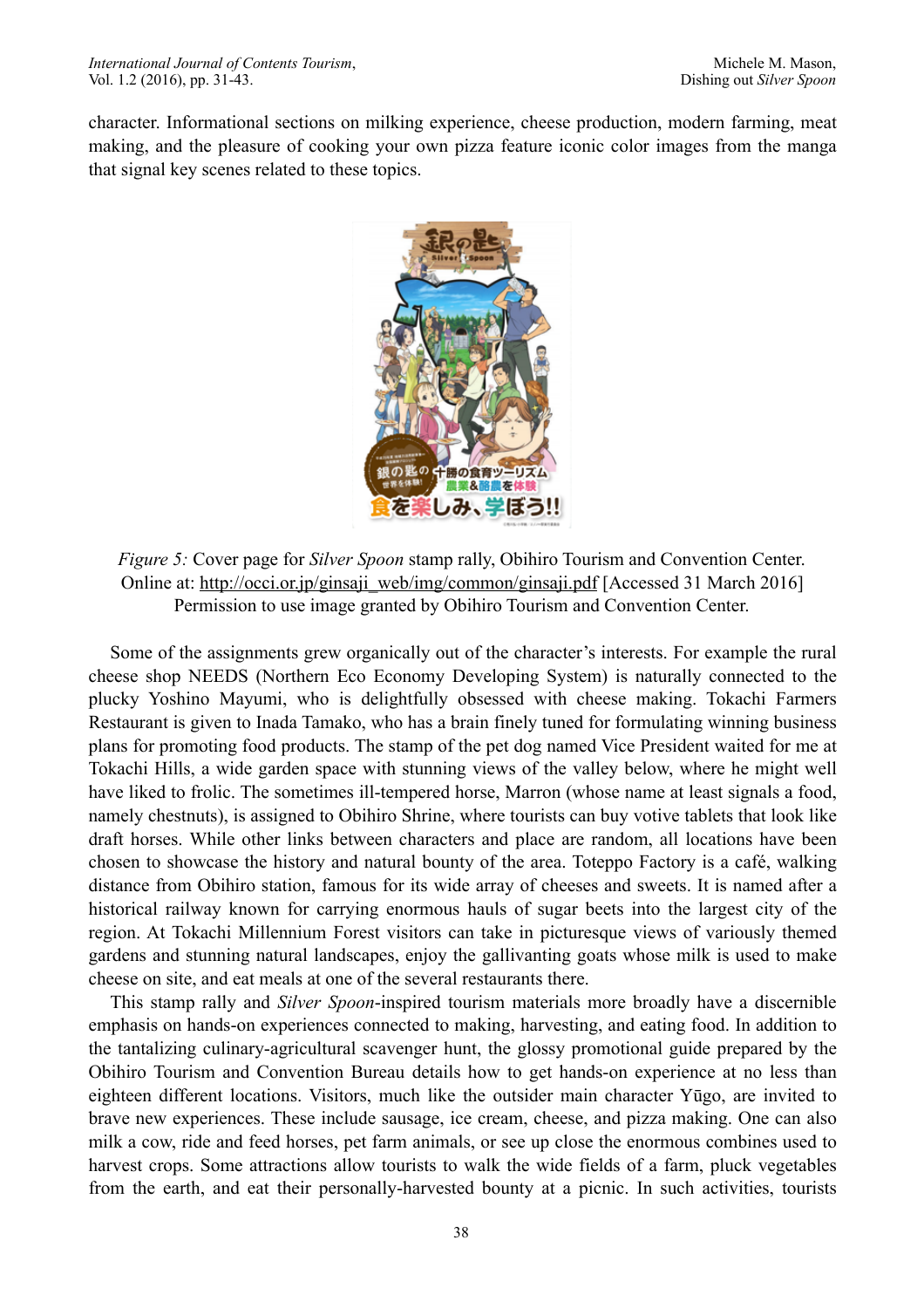come in contact with real people who make their livelihood in agricultural jobs, learn of the enormous knowledge-base that is required of farmers, and hear their personal stories. Through their hands visitors get some sense of the labor involved in bringing food to the tables of Japanese across the nation and may even enjoy a sense of pride and accomplishment by enjoying the fruits of their own labor.

### **Conclusion: Redefining Agricultural Work**

Among the many aspects of Tokachi tourism, what emerged clearly as I conducted research was a pride of place and profession. When I conducted fieldwork in the Tokachi-Obihiro area during the summer of 2015, interviews revealed that many community members were pleased to pursue a symbiotic relationship with the producers of the multi-media forms of *Silver Spoon*. Local farmers and food producers were naturally invested in and appreciated the opportunity to educate and testify to the many satisfying aspects of their occupations and lives. To a person, everyone showed great respect for Arakawa and were grateful for the ways in which her story had offered a realistic yet humanizing depiction of Tokachi farmers and agriculture-related jobs[.](#page-11-6)<sup>[7](#page-11-6)</sup>

<span id="page-9-0"></span>Hirose Fumihiko, a congenial and dedicated farmer, and his wife Mayumi run Liberty Hill Hirose Farm and Uemon's Heart Ice Cream Shop. This dairy farm, which has been passed down in the family for multiple generations, was committed to educating people about dairy farming in Tokachi even before *Silver Spoon* began attracting attention. The origin story for Hirose's educational activism began with a question from a school grader: "Do you feed coffee to the cows to get coffee milk?" Stunned by the lack of basic information in the general population, Hirose remodeled his farm to include a viewing gallery for the milking rooms and designated spaces for giving lectures and making ice cream. He is an entertaining and patient educator, who uses his custom-made handouts on milk production, replete with helpful visuals and explanations of each step of the process. I accompanied a group of students who had traveled from Shizuoka on a tour, during which we saw the grounds and barns, met the new calves, tried our hands at milking a cow, and made ice cream. On his farm homepage [\(http://www.uemons.com/about/](http://www.uemons.com/about/)), Hirose states, "First I have children and consumers come to my farm, and I have them learn by seeing the actual site where we milk the cows and feeling with their own hands the preciousness of nature, food, and life." In our interview (on 28 July 2015), he stressed that what he hoped for most was to leave a lasting impression on visitors so that when they return to their daily lives they can envision the respectable lives of the animals and people who labored to provide milk for them. "When they reach for a carton of milk on the shelf of their grocery store, I want them to know what is behind it." Also a graduate of the local agricultural school, Hirose was thankful that *Silver Spoon* afforded him yet even more opportunities to carry out this mission.

<span id="page-9-1"></span> At the artisanal cheese shop NEEDS, I participated in a cheese (mozzarella) and pizza making class. A master cheese maker, Mr. Suzuki, was my teacher. In our conversation (on 27 July 2015) he was especially appreciative of how *Silver Spoon* fosters a respectful understanding of a variety of agricultural professions that are too often denigrated as the "three Ds", dirty, dangerous, and demanding[.](#page-11-7)<sup>[8](#page-11-7)</sup> When I asked what he most wanted people to know, he was quick to answer: "That we make food that people put into their mouths and that we take pride in making this. That the work is not as dirty as they think." He confirmed that the company owner did not hesitate to cooperate with the stamp rally and other promotions. They are all happy to have the help in promoting their products and changing common misconceptions of agricultural work and life.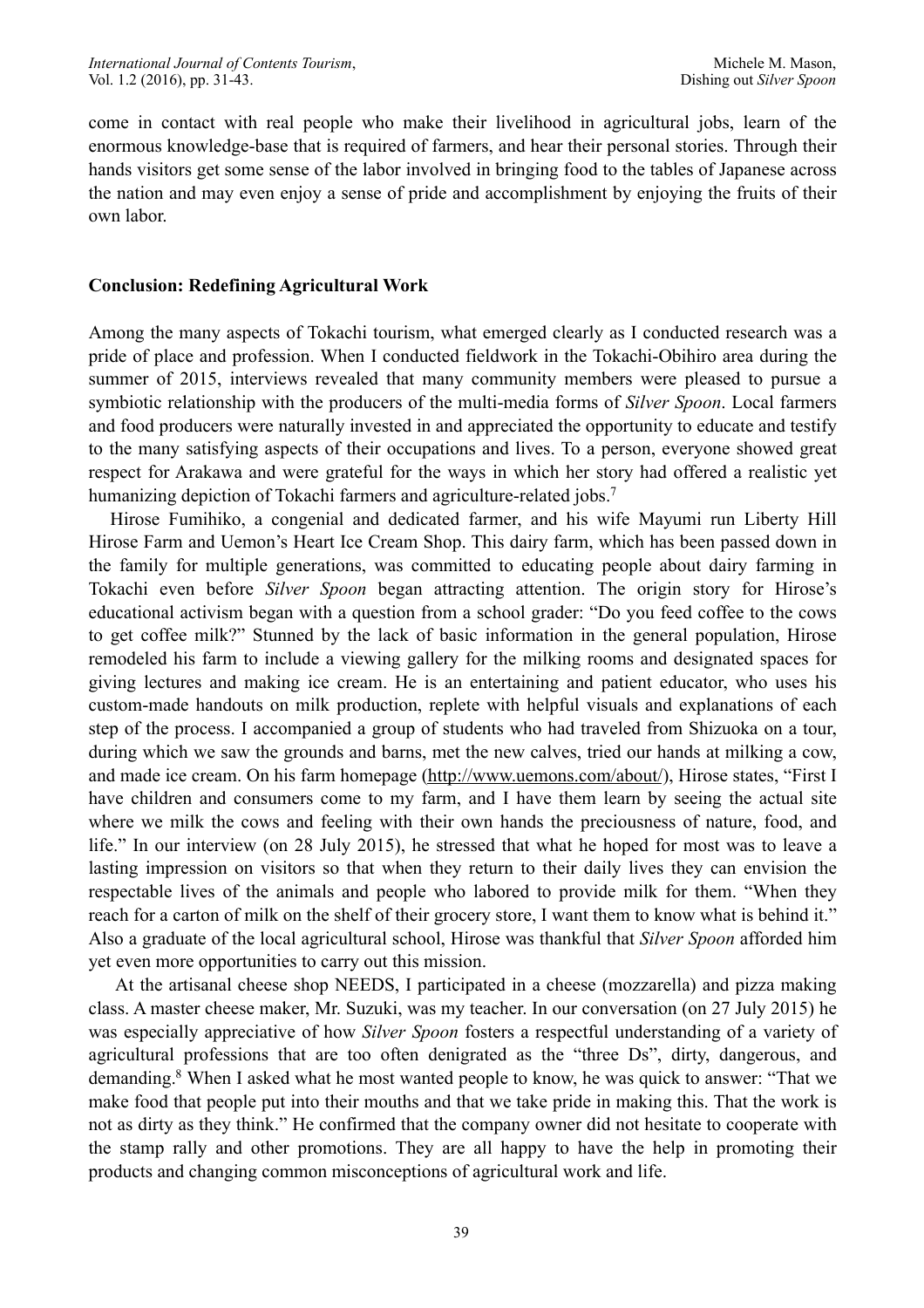It would be misguided, however, to paint too bright a forecast for the future of local farms and farm workers in Tokachi just because *Silver Spoon* serves up a more appealing image of agricultural labor. Reality is much more complicated. In fact, the *Silver Spoon* character Inada Tomoko may be a harbinger of things to come. Tomoko, who studies agricultural finance, is obsessed with envisioning enormous, efficient factory farms. Her dreams of creating a large-scale cattle enterprise make her delirious with fantasies of massive profits. Given that Japan has signed the Trans-Pacific Partnership (TPP), there are justifiable anxieties about the future of farming in Japan, especially meatand dairy farming.<sup>[9](#page-11-8)</sup> Couple this with the industrialization of farming that has already appeared on the Tokachi landscape, and one must question the power of *Silver Spoon* to dramatically change what some believe to be inevitable[.](#page-11-9)<sup>[10](#page-11-9)</sup>

<span id="page-10-1"></span><span id="page-10-0"></span>Still, there is some indication that *Silver Spoon* has had positive effects the likes of which Hirose and Suzuki hope for. For instance, the greater interest in programs at Obihiro Agricultural High School was confirmed in an interview with one devoted female fan, who was inspired by Arakawa's works to study for an agricultural career. A sophomore in high school, she had traveled from Honshu to attend Obihiro Agricultural High School's open house. She intends to apply to the school and become a veterinarian. Her face lights up when I ask how *Silver Spoon*—she has enjoyed all three formats many times—had inspired this life plan. She stressed that she was profoundly moved by how the works portray a deep respect for nature and animals and appreciated the message of the importance of communication between humans and animals. There is nothing hesitant in her about moving far away from her family at a young age—just like Yūgo did—to study a profession so removed from everyday expectations. She recognizes that it will be challenging, but is in no way put off by the proverbial "three Ds." Rather, she speaks confidently of the rewards of what she knows will be a meaningful vocation.

<span id="page-10-2"></span>It is impossible to predict what the future holds for *Silver Spoon*-induced contents tourism now that we are five years out from the initial serialization and Arakawa has hinted she will be wrapping up the series soon.<sup>[11](#page-11-10)</sup> These five years, however, represent an instructive study of contents tourism. With its multiple formats, *Silver Spoon* has certainly drawn out varied fan-bases to the northern reaches of Japan and every effort by local Tokachi-Obihiro constituencies has been made to welcome visitors and aid them in finding *Silver Spoon* related activities. The various campaigns appeal to individuals of all ages and families who are keen for adventure in nature with delicious food every step of the way. Tourist promotions throw in a dash of local history as well. The manga's well-informed portrayal of agricultural work lends outsiders a rare chance to see a sympathetic view of the all-too-often misunderstood farming world. Once visitors get to Tokachi, the locals gladly put on a final relish to the tourists' education, cultivating through their dedication and craftsmanship a deeper respect for Tokachi's history and their own earnest labor that brings delicious sustenance to tables across Japan. This case suggests that economic motivations, while important, are not the only reason for pursuing contents tourism. An equally strong contender is the drive to promote compelling narratives of a unique local identity, heritage, and pride.

#### **Acknowledgements**

Funding for this research was provided by a grant from the Japan Society for the Promotion of Science (Kiban A, Number 26243007, 'International Comparative Research into the Reception and Transmission of Culture via "Contents Tourism"', Project Leader Philip Seaton). I am especially thankful to Philip Seaton and Takayoshi Yamamura for not only affording me this opportunity but also their many encouraging remarks and helpful suggestions as I forayed into this new area and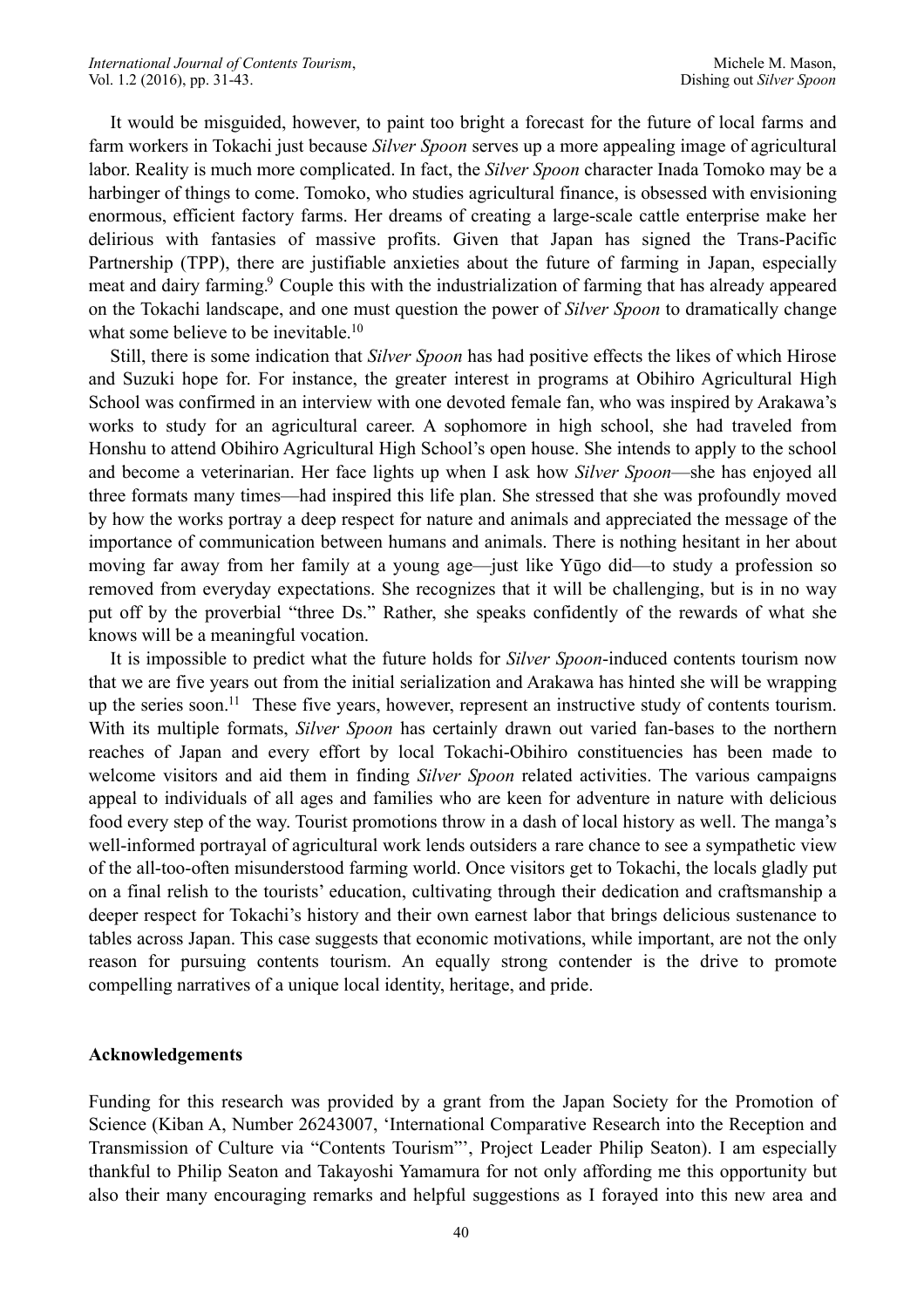mode of research. I could not have written this article without the help of many people who agreed to be interviewed, especially Hirose Fumihiko and Mr. Suzuki, who so kindly gave of their time. I am grateful to Paul Hansen for his more than generous hospitality as he took me on tours of farms and generously shared his knowledge of local agricultural history and politics. Finally, a big "thank you" to all of the Hokkaido University staff that patiently shepherded me through the paperwork.

#### **Notes**

- <span id="page-11-0"></span><sup>[1](#page-2-0)</sup> Tokachi is one of nine subprefectures in Hokkaido. Reaching from the inner-most area of the island to the Pacific Ocean, it is the largest subprefecture, which includes a variety of microclimates. Obihiro is the only designated city and capital.
- <span id="page-11-1"></span><sup>[2](#page-2-1)</sup> It is clear that tourist officials have been asked not to reveal the name of the model school, and it appears in none of the promotional materials. Most of the live-action film shooting related to the characters' school life took place at nearby Obihiro Agricultural University. Still, all the locals know and were not in the least reticent to name the actual school—Obihiro Agricultural High School.
- <span id="page-11-2"></span><sup>[3](#page-2-2)</sup> Scott Green (2013) suggests that *Silver Spoon* re-invigorated the programing block. "There have been some concerns about the future of alternative audience programming anime block noitaminA in light of the fact that this season's continuation of *Psycho-Pass* and *Robotics;Notes* is going be followed by a spring reairing of White Fox (*Steins;Gate*) adaptation of Nisio Isin's historical fantasy *Katanagatari*. Well, good news fans, it's about to get high profile new material with the future addition of *Silver Spoon*."
- <span id="page-11-3"></span><sup>[4](#page-3-0)</sup> Of course, there were also concerns for the tourists' and farm animals' safety—thus, the prevalent "Field" Trip Manners" (*kengaku no manā*) disclaimer on many promotional materials. One advises: "We must act in ways that prevent infecting crops and animals. When visiting sites, let's enter only when we have permission, follow instructions from the establishment, and wash our hands and disinfect our shoes."
- <sup>[5](#page-3-1)</sup> Pocket Dairy app. Online at: http://noitamina.tv/game/ginsaji/ [Accessed 31 March 2016].
- <span id="page-11-5"></span><span id="page-11-4"></span><sup>[6](#page-5-0)</sup> Aaron Skabelund (2016) offers an insightful chapter on Hokkaido war horses and memory making that has a section devoted to Tokachi, wherein he discusses Ban'ei.
- <span id="page-11-6"></span> For an in-depth analysis on a synergetic and mutually beneficial relationship between local parties and [7](#page-9-0) copyright holders, see Yamamura Takayoshi's work on the contents tourism spurred by anime *Lucky Star* in Washimiya, Saitama (Yamamura 2015).
- <span id="page-11-7"></span><sup>[8](#page-9-1)</sup> In English these are known as the "three Ds," while in Japanese they are known as the "three Ks," namely *kitanai*, *kiken*, and *kitsui*. <sup>[9](#page-10-0)</sup> The agreement was signed on 5 October 2015. Both the small-scale dairy farmer Hirose and cheese-maker
- <span id="page-11-8"></span>Suzuki, whom I interviewed in July of that year, expressed their concerns about TPP. For basic information on TPP and Japan see Pollmann (2015).
- <span id="page-11-9"></span><sup>[10](#page-10-1)</sup> Interview, Paul Hansen, 1 August 2015. See also Hansen's (2014) stimulating article, "Hokkaido's Frontiers: Blurred Embodiments, shared effects and the evolution of dairy farming animal-humanmachine."
- <span id="page-11-10"></span><sup>[11](#page-10-2)</sup> The Anime News Network (2015) reports that in Volume 13 (June 2015) Arakawa noted, "the climax of the manga's story will be 'imminent.'" The exact date is unclear.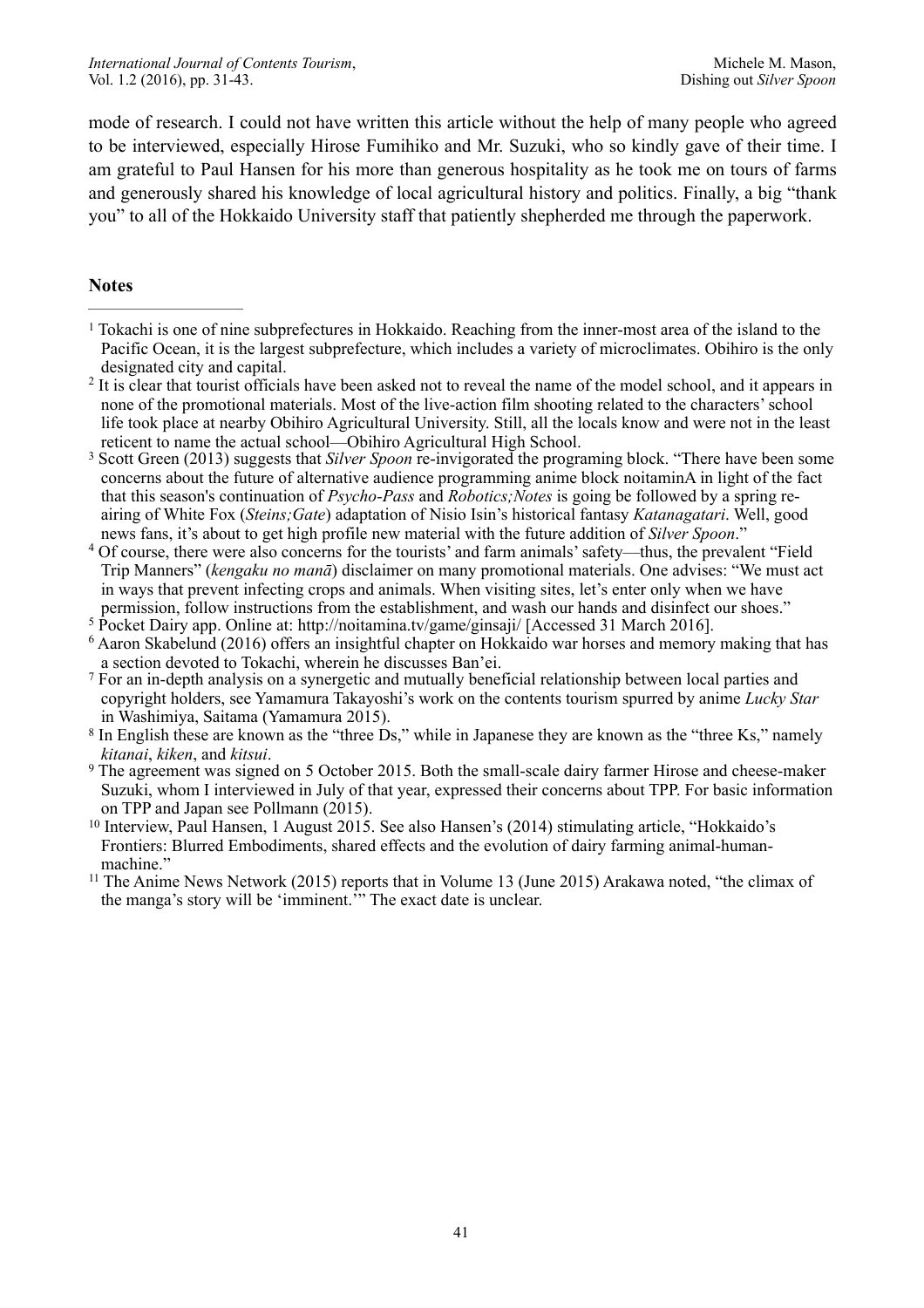#### **References**

- Anime News Network, 2015. *Silver Spoon manga teases imminent ending* [online]. Available from: http://www.animenewsnetwork.com/news/2015-06-18/silver-spoon-manga-teases-imminentending/.89413 [Accessed 4 April 2016].
- Green, S., 2013. Crunchy Roll news [online]. Available from: http://www.crunchyroll.com/animenews/2013/01/12/silver-spoon-anime-to-run-on-noitamina-block [Accessed 23 October 2015].
- Hansen, P., 2014. Hokkaido's frontiers: blurred embodiments, shared effects and the evolution of dairy farming animal-human-machine. *Critique of anthropology*, 34(1), 48-72.
- Mason, M., 2009. Writing Hiroshima and Nagasaki in the 21st century: a new generation of historical manga. *The Asia-Pacific journal: Japan focus* [online]. Available from: http:// apjjf.org/-Michele-Mason/3260/article.html [Accessed 31 March 2016].
- Mason, M., 2012. *Dominant narratives of colonial Hokkaido and imperial Japan: envisioning the periphery and the modern nation-state*. New York: Palgrave.
- McGray, D., 2002. Japan's gross national cool. *Foreign policy*. 1 May.
- Nye, J., 1990. *Bound to lead: the changing nature of American power*. NY: Basic Books.
- Nye, J., 2004. *Soft power: the means to success in world politics*. NY: Public Affairs.
- Onishi, N., 2006. A horse-racing tradition lumbers into its final stretch. *The New York Times*, 25 December.
- Pollmann, M., 2015. What the TPP means for Japan. *The diplomat*, 8 October.
- Seaton, P. and Yamamura, T., 2015. Japanese popular culture and contents tourism: introduction. *Japan forum*, 27(1), 1-11.
- Skabelund, A., 2016. Local Hokkaido and national memories of war horses. In: P.A. Seaton, ed. *Local history and war memories in Hokkaido*. London: Routledge, 113-128.
- Yamamura, T., 2015. Contents tourism and local community response: *Lucky star* and collaborative anime-induced tourism in Washimiya. *Japan forum,* 27(1), 59-81.
- Yoshikai, T., 2015. The race goes to the strong. *Wingspan*, July edition (no. 553).

**Michele M. Mason** is an Associate Professor of modern Japanese cultural studies at the University of Maryland. She is author of *Dominant Narratives of Colonial Hokkaido and Imperial Japan* (Palgrave, 2012) and *Reading Colonial Japan: Text, Context and Critique* (Stanford UP, 2012, with Helen J.S. Lee). Mason's work on *Silver Spoon* grows out of an interest in manga, which can be seen in her article "Writing Hiroshima and Nagasaki in the 21st Century: A New Generation of Historical Manga" in *The Asia-Pacific Journal* (2009) and the chapter "Bodies of Anger: Atomic Survivors in Nakazawa Keiji's Black Series Manga" in *Rewriting History in Manga: Stories for the Nation* (Palgrave, 2016, Eds. Nissim Otamazgin and Rebecca Suter).

ミッシェル•メイソン: アメリカ合衆国メリーランド大学准教授(現代日本文化研究)。主著にDominant Narratives of Colonial Hokkaido and Imperial Japan (Palgrave, 2012)、 Reading Colonial Japan: